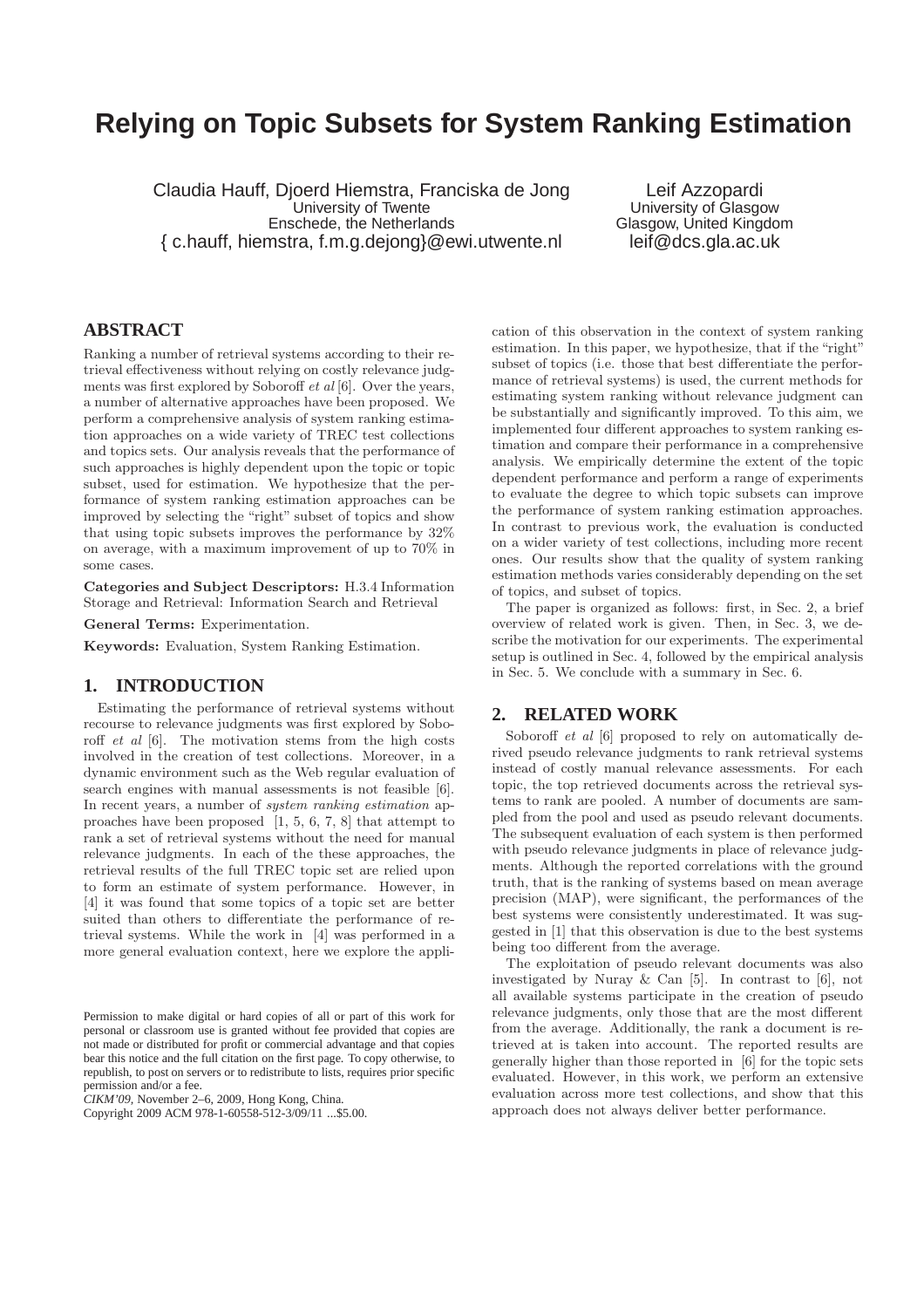Other methods that estimate a ranking of systems based on document overlap such as [8, 7], have not been proven to be as successful as [6] in our experiments when considering all available systems for ranking.

The aforementioned methods have all assumed that all topics are useful in estimating the ranking of systems. However, recent research on evaluation which relies on manual judgments to rank systems has found that only a subset of topics is needed [4].

# **3. TOPIC SUBSET SELECTION**

To explore the relationship between a set of topics and a set of systems, Mizarro & Robertson [4] took a network analysis based view. They proposed the construction of a complete bipartite Systems-Topic graph where systems and topics are nodes and a weighted edge between a system and a topic represents the retrieval effectiveness of the pair.

Network analysis can then be performed on the graph, in particular, Mizarro & Robertson [4] employed HITS, a method that returns a hub and authority value for each node. While the study in [4] was more theoretic in nature, a recent follow up on this work by Guiver et al [3] showed experimentally that when selecting the right subset of topics, the resulting relative system performance is very similar to the system performance on the full topic set, thus allowing to reduce the number of topics required.

The finding that individual topics vary in their ability to indicate system performance provided the basis for our work as it implies that there might exist a subset of topics that is as suited to estimate system performance as the full set of topics. While the motivation in [3, 4] is to reduce the cost of evaluation by reducing the topic set size, we are motivated by the fact that system ranking estimation does not perform equally well across all topics.

We examine the following research question: By reducing the topic set size, can the performance of current system ranking estimation methods be improved?

### **4. DATA SETS AND ALGORITHMS**

We conduct our analysis on eight different topic sets: TREC- {6,7,8} (TREC Volumes 4+5 minus CR corpus), TREC-  $\{9,10\}$  (WT10g corpus) and TB- $\{04,05,06\}$  (GOV2 corpus)<sup>1</sup>. Each topic set contains 50 topics, the number of retrieval systems to rank varies between 58 and 129 (Table 1).

The estimation methods we evaluate are: the data fusion  $(DF)$  approach by Nuray & Can [5], the random sampling  $(RS)$  approach by Soboroff *et al* [6], the document similarity  $(ACSim)$  and the document score approach  $(ACScore)$  by Diaz [2]. The latter two approaches were originally applied to rank systems for a single topic, not across a set of topics. The main motivation for evaluating specifically those approaches is their mix of information sources. In particular, RS relies on document overlap, while DF and ACScore take the rank and retrieval score, respectively, a system assigns to a document into account. Finally, the ACSim approach goes a step further and considers the content similarity between ranked documents.

DF: The variation of the data fusion approach, that performed best in [5] and which we utilize (Condorcet voting and biased system selection), has three parameters to set. We determined each topic set's parameters by training on the remaining topic sets available for that corpus.

RS: We follow the methodology of [6] and rely on the 100 top retrieved documents per retrieval system. We pool the results of all systems that are to be ranked. As in [6], due to the inherent randomness of the process, we perform 50 trials. In the end, we average the pseudo AP values for each pair of topic and system.

**ACScore:** This approach, proposed in  $[2]^2$ , is based on document overlap and the score, a retrieval system assigns to each document. Essentially, a retrieval system is estimated to perform well, if its documents' scores are close to the average scores across all systems.

**ACSim:** The second approach from  $[2]^3$  we evaluate, is based on the notion that well performing systems are likely to fulfill the cluster hypothesis, while poorly performing systems are not.

The evaluation is performed by reporting the rank correlation coefficient Kendall's Tau  $\tau \in [-1, 1]$ , between the ground truth ranking, that is the ranking of retrieval systems according to MAP, and the system ranking produced by the ranking estimation methods.

# **5. EXPERIMENTS**

In Sec. 5.1, we compare the four ranking estimation approaches on the full topic sets. In Sec. 5.2, we will show that the system ranking cannot be estimated equally well for each topic of a topic set. Finally, in Sec. 5.3, we perform a number of motivational experiments to determine if it is possible to exploit this observation.

### **5.1 System Ranking Estimation**

In Table 1, the results of the evaluation of the four system ranking estimation methods are shown. DF performs well on TREC- $\{6,7\}$ , the poor result on TREC-8 is due to an extreme parameter setting found during training. RS on the other hand outperforms  $DF$  on both the topic sets of WT10g and GOV2. Relying on content similarity does not aid, shown by  $ACSim$  performing worse than  $ACScore$ . Conversely, the knowledge of the retrieval scores assigned to a document by a system, as exploited by ACScore, leads to a slightly worse performance than RS, which considers document overlap only. If we consider the mean of Kendall's  $\tau$ across all topic sets, RS shows the most consistent performance, followed by  $ACScore$ .

Of note is the high correlations that the four approaches achieve on the topic sets of WT10g in comparison to TREC Volumes 4+5. System ranking estimation is harder on TREC Volumes 4+5 due to the greater number of manual runs available for those topic sets. Manual runs are often very different from automatic runs. We also observe that the DF approach, which is designed to prefer those unusual systems, does not perform significantly better than RS on TREC-{7,8}. An explanation can be found in the indiscriminate mixing of best and worst systems by the DF approach.

We also observed that the problem of underestimating the ranking of the very best systems, decreases considerably for the topic sets of GOV2 compared to TREC Volumes 4+5 and WT10g. While the best performing retrieval system

<sup>&</sup>lt;sup>1</sup>In previous work, the topic sets TREC- ${6,7,8}$  have mostly been evaluated. No results have been reported yet for topic sets of GOV2.

<sup>&</sup>lt;sup>2</sup>referred to as  $\rho(\mathbf{y}, \mathbf{y}_{\mu})$  in [2]

<sup>&</sup>lt;sup>3</sup> referred to as  $\rho(\mathbf{\tilde{y}}, \mathbf{y}_{\mu})$  in [2]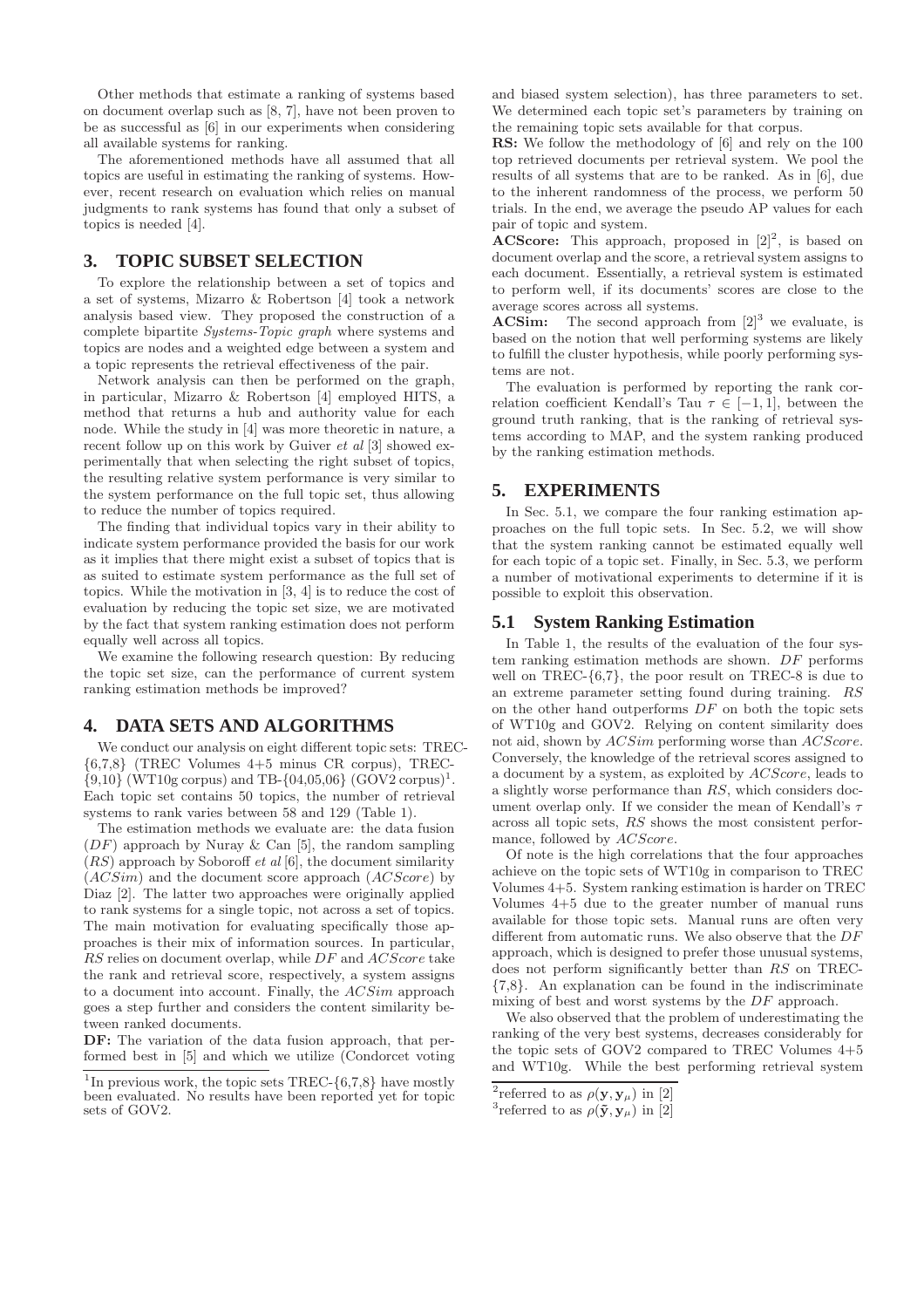(rank 1 in the ground truth) was estimated by the RS approach to be ranked at rank 57, 74, 113, 76 and 83 for TREC- {6,7,8,9,10} respectively, the analogous estimated ranking on GOV2 is 30, 32 and 20 for TB-{04,05,06}.

|              | #sys. | DF    | $_{\rm RS}$ | <b>ACScore</b> | ACSim |
|--------------|-------|-------|-------------|----------------|-------|
| TREC-6       | 73    | 0.600 | 0.443       | 0.429          | 0.425 |
| TREC-7       | 103   | 0.486 | 0.466       | 0.421          | 0.417 |
| TREC-8       | 129   | 0.395 | 0.538       | 0.438          | 0.467 |
| TREC-9       | 105   | 0.527 | 0.677       | 0.655          | 0.639 |
| TREC-10      | 97    | 0.621 | 0.643       | 0.663          | 0.649 |
| $TB-04$      | 70    | 0.584 | 0.708       | 0.687          | 0.647 |
| $TB-0.5$     | 58    | 0.606 | 0.659       | 0.547          | 0.574 |
| <b>TB-06</b> | 80    | 0.513 | 0.518       | 0.528          | 0.458 |
| <b>MEAN</b>  |       | 0.542 | 0.582       | 0.546          | 0.535 |

Table 1: System ranking estimation on the full set of topics. Reported is Kendall's  $\tau$ . Underlined is the best performing approach per topic set. All correlations reported are significant ( $p < 0.005$ ). Column 2 shows the number of retrieval systems to rank.

In contrast to earlier work, these experiments show that when evaluating a broader set of topic sets of more recent test collections the RS method consistently delivers the best overall system rankings.

# **5.2 Ranking Estimation with Single Topics**

In this Section, we show that the ability of system ranking estimation approaches to rank the systems correctly, differs significantly between the topics of a topic set. We set up the following experiment: for each topic, we evaluated the estimated ranking of systems by correlating it against the ground truth ranking that is based on average precision. Note, that this is different from the ground truth ranking based on MAP. We are not interested in how well a single topic can be used to approximate the ranking of systems over the entire topic set, we are interested in how well the system ranking estimation approach performs for each individual topic. In Table 2, for each topic set, the minimum (worst topic) and maximum (best topic)  $\tau$  reached are shown.

The results are similar across all topic sets and system ranking estimation methods: the spread in correlation between the best and worst topic are extremely wide; in the worst case, there is no correlation ( $\tau \approx 0$ ) between the ground truth and the estimated ranking, whereas in the best case the estimated ranking is highly accurate and with few exceptions  $\tau > 0.7$ . These findings form the motivation for the next section.

### **5.3 Ranking Estimation with Topic Subsets**

We now investigate if we can we improve the accuracy of an estimator when dealing with a subset of topics by for instance removing those topics, the system ranking approach performs most poorly on. Since each of the evaluated topic sets consists of 50 topics we test subsets of cardinality 1 to 50. As it is not feasible to test all possible subsets per cardinality  $c$ , for each  $c$  we randomly sample 10000 subsets of topics. In total, we test five topic selection strategies, two based on random sampling and three iterative ones:

- worst sampled subset:  $\tau$  of the subset resulting in the lowest correlation
- average sampled subset: average  $\tau$  across all sampled subsets
- $greedy$  approach: an iterative strategy; at cardinality  $c$ , the topic, from the pool of unused topics, is added to the existing subset of  $c - 1$  topics, for which the new subset reaches the highest correlation with respect to the ground truth ranking based on MAP<sup>4</sup>
- median  $AP$ : an iterative strategy; at cardinality c the topic is added to the existing subset of  $c-1$  topics, that exhibits the highest median average precision across all systems; thus, easy topics are added first
- estimation accuracy: an iterative strategy; at cardinality c the topic is added to the existing subset of  $c - 1$ topics, that best estimates the ranking of systems according to average precision for that topic (this strategy draws from results of Section 5.2)

For the topic subsets of each cardinality, we determine the correlation between the estimated ranking of systems (based on this subset) and the ground truth ranking of systems based on MAP. In contrast to Section 5.2, now we are indeed interested in how well a subset of one or more topics can be used to approximate the ranking of systems over the entire topic set.

We should stress, that the latter 3 strategies all require knowledge of the true relevance judgments. This experiment was set up, to determine if it is advantageous at all to rely on subsets instead of the full topic set. These strategies were not designed to find a subset of topics automatically.

Exemplary, the results of this analysis are shown for two topic sets in Figure 1<sup>5</sup> . The greedy approach, in particular at subset sizes between 5 and 15, yields significantly higher correlations than the baseline (i.e. the correlation at the full topic set size of 50). After a peak, the more topics are added to the topic set, the lower the correlation. The worst subset strategy on the other hand shows the potential danger of choosing the wrong subset of topics -  $\tau$  is significantly lower than the baseline for small cardinalities.

When considering the medianAP strategy of first adding easy topics, gains in correlation over the baseline are visible, but they are topic dependent and far less pronounced than the best possible improvement (greedy approach). As hypothesized, adding topics according to the estimation accuracy does indeed lead to improved performance, although the problem remains that without knowing the ground truth it is difficult to estimate what the accuracy of the estimated ranking will be.

In Table 3 the results across all topic sets and approaches are summarized. Across all topic sets and all system rank estimation approaches there exist indeed subsets of topics that would greatly improve the performance of system ranking estimation algorithms. Consider for instance, the results of the DF approach on topic set TB-04: with the right topic subset, a rank correlation of  $\tau = 0.898$  can be reached, a 54% increase over the performance on the full topic set.

### **6. CONCLUSIONS**

In this work, we have reported the first experiments in topic subset selection for the system ranking estimation task. Contrary to prior work, when widening the number of topic

<sup>4</sup> this approach performs usually as well as or better than the best sampled subset, which is therefore not listed separately <sup>5</sup>The trends are similar across all topic sets and estimation approaches.